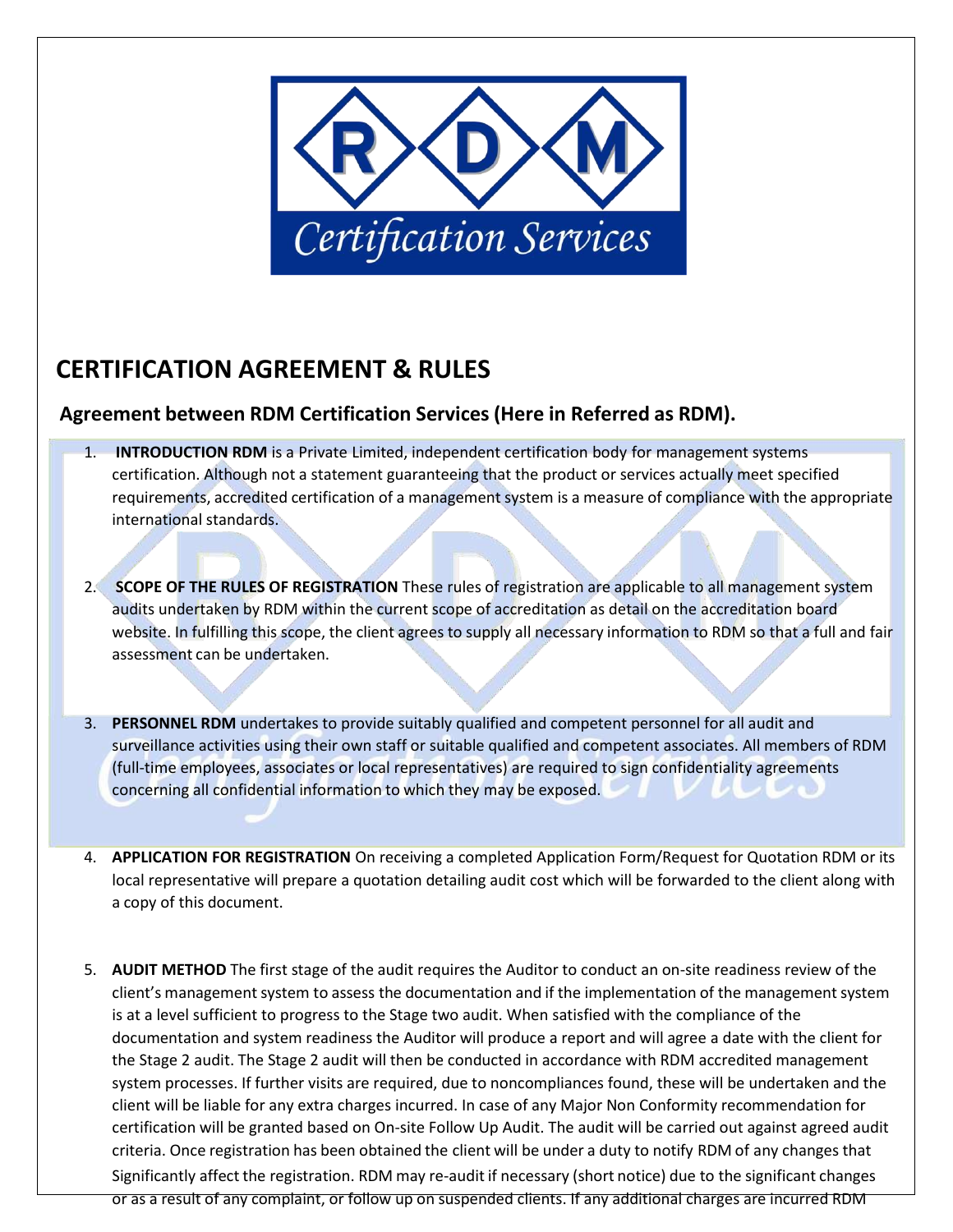reserve the right to pass these additional charges on to the client.

- 6. **CERTIFICATION** On completion of the audit the Auditor will submit the report to the RDM Quality Manger who will do the administrative review of file and present the file to RDM's Certification Committee. The Certification Committee will make the certification decision and authorize the issue of the certificate after the Technical Review of the Client File. The certificate remains the property of RDM and is valid for three years, providing the client maintains the management system to the required standard. All certification activities and the management of impartiality is overseen by an Independent Certification Board.
- 7. **ANNUAL REGISTRATION AND SURVEILLANCE** After the issue of a certificate, planned surveillance visits will be carried out by an Auditor at the client's premises at least annually in order to maintain registration. If areas of concern are identified, more visits may be carried out at the discretion of the RDM Management. The client agrees to meet the extra costs relating to any additional audits. A triennial recertification audit is required to maintain registration. The client will notify RDM without delay of any matters incurred that may affect the capability of the management system to fulfill requirements.
- 8. **EXTENSION OR REVISION TO THE SCOPE OF REGISTRATION** This may be applied for in the same way as the initial audit, indicating the increased scope/address change of registration required. The audit will be carried out in the areas not previously audited. If successful, a new certificate indicating the new scope/address change will be issued by RDM. There will be a charge for extensions to scope/address change and the re-issuing of the certificate. Should a certified scope be reduced, the client will amend all advertising matter.
- 9. **PUBLICITY** When a certificate has been issued, the client has the right to publish the fact. The relevant logos can be used on stationery relating only to the audited scope of registration and standard. Separate logo rules will be issued by RDM at the time of registration.
- 10. **CERTIFICATE** MISUSE RDM will take all necessary steps to ensure that there is no misuse of the logo or the certificate by the client. The client undertakes not to misuse or misrepresent the logo or the certificate in any way.
- 11. **FEES** All fees for audits and annual registration are reviewed annually and are available on request. All fees paid to RDM are strictly non-refundable. Certification & Surveillance fees are payable in advance and are to maintain registration.
- 12. **CERTIFICATE SUSPENSION OR WITHDRAWAL** Following a successful audit of a client's management system to the appropriate standards or specifications, the certificate may be suspended due to: Continued misuse of logos Failure to apply corrective action as a result of discrepancies found at audit or surveillance visits. Any other breach of RDM's Certification Agreement & Rules. Non Payment of Audit Fee as agreed Or withdrawn due to: Failure to respond to requests made by RDM after suspension of certificate Failure of a client to settle a financial account the client's request Following either the suspension or withdrawal of a certificate the client will discontinue its use and return the original to RDM and discontinue to claim accredited management systemregistration.